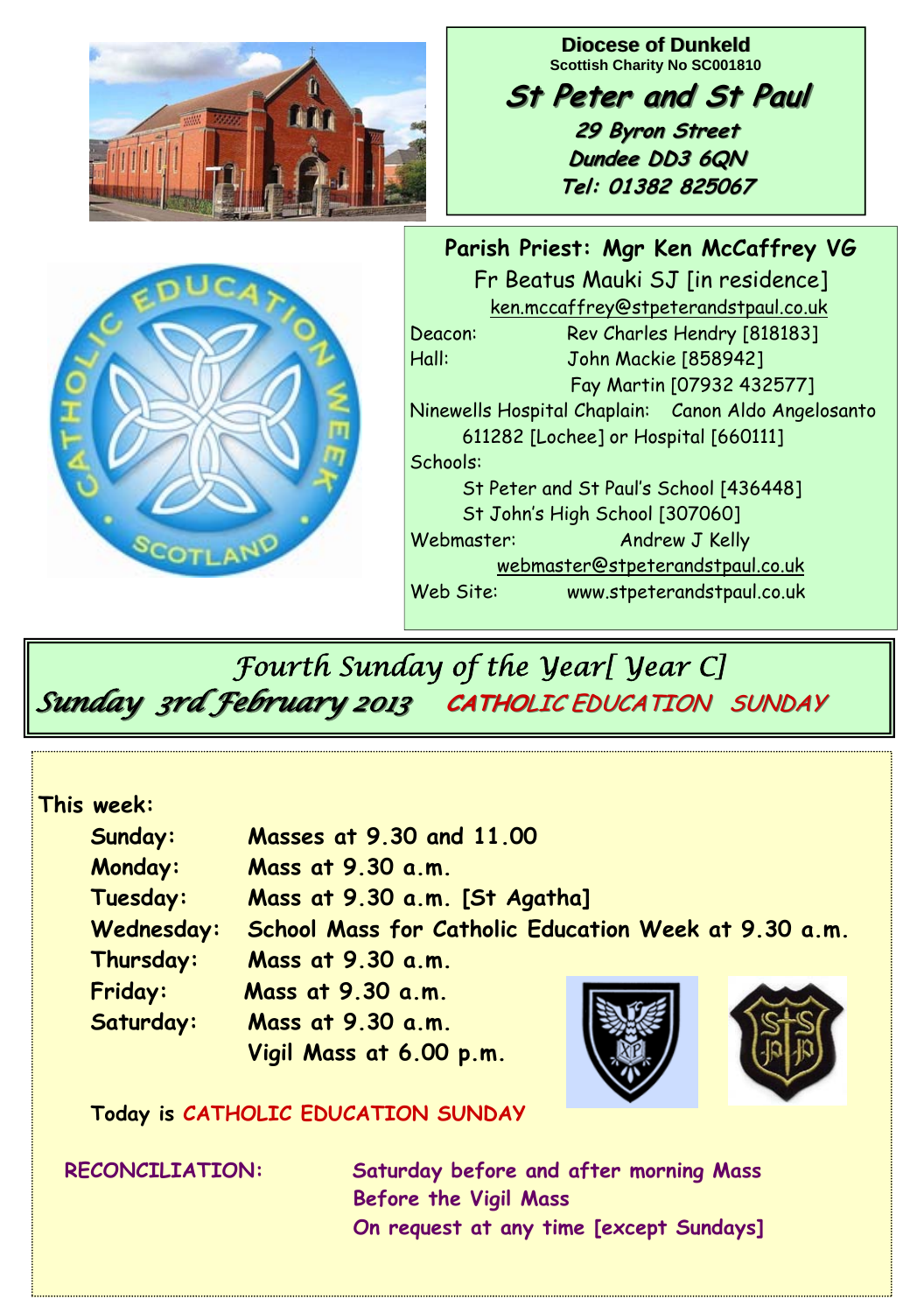*COLLECTIONS* **Sunday 20th January £ 963.50 (£477 was Gift Aid) Many Thanks** 

Today, the ANNUAL **COLLECTION for the work**  of the Scottish Catholic **Education Service will be taken up at all Masses** 

**EUCHARISTIC ADORATION will resume this Wednesday 6th February. From after Mass till 3.00 p.m.** 

PLEASE PRAY FOR: **Rommie Folgannon, Norman Duncan, Mary Leary & John Reilly,** recently deceased. And for all whose anniversaries occur at

this time**: John McKinlay, James Ness, Bob Spence, Peggy Quinn,, Davina McGiff, Rachel Henderson, Kathleen Bryce, Gertrude Ruddy, Kevin McGarvey, Margaret McGarvey, Elizabeth Kwasnik, Charles Cabrelli & Caroline Rice**

And those sick at home or in hospital; **Andrea Young, Joan Stevenson, Mary Inglis, Jim Dower & Brida Tennant**

And all those who are sick or housebound in our parish and receive the Eucharist each Sunday:

**If one of your family is in hospital, you should let Canon Aldo know.** 

**If someone is sick at home, please let Fr Ken or Deacon Charles know.**

Teas and Coffee are available in the Hall after 11 o'clock Mass each Sunday. All welcome. Profits to SCIAF.

## **ANNA'S FUND**

Concert on Sunday 17th February, at 5.00 p.m. More details next week

#### **WORLD DAY OF PRAYER FOR THE SICK**

**Mass for the Feast of Our Lady of Lourdes in the Church of the Immaculate Conception, Lochee, on Monday 11th February, at 7.00 p.m. All welcome.** 

### **SR ALOYSIUS RIP**

**Bishop Emeritus Vincent Logan will celebrate a MONTHS MIND MASS in the Chapel at Lawside on Friday 15th February, at 11.00 a.m.** 

**Places are still available on the Parish Pilgrimage to Lourdes for the year of Faith from 4th to 13th July. The total cost is £670 with no overnight travel. Visiting Paris, Nevers and on to Lourdes to the Hotel Irlande for 4 nights with full board, returning via Orleans and Bruges. It is hoped Fr Beatus will travel as Spiritual Director with the pilgrimage. Full details from John Mackie on 01382 858942.**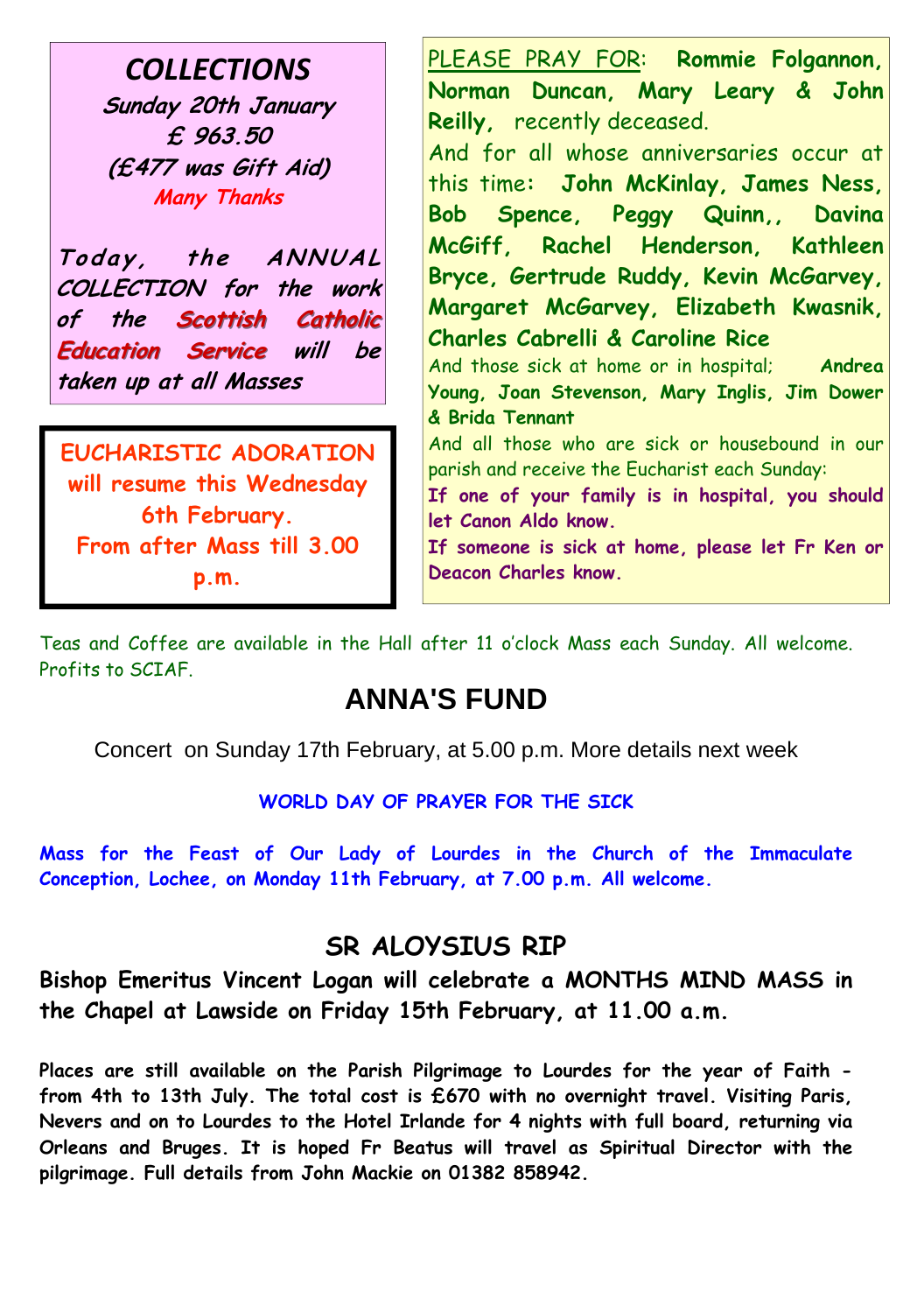**DIARY DATES FOR 2013 This Wednesday — School Mass at 9.30 a.m. Wednesday 13th February - ASH WEDNESDAY Sunday 17th February - Rite of Enrolment for P 4 Sacraments [11.00] Tuesday 26th march - First Confessions at 2.00 p.m. Wednesday 15th May - CONFIRMATIONS at 7.00 P.M. Sunday 26th May - First Communions at 1.00 p.m.** 

**This year St Peter & St Paul's School celebrates its 80th anniversary this year. More details and dates will follow shortly but in the meantime if you have any information, photographs, memorabilia or stories to tell, please contact the school. There is a real feeling of family in SSPP with many parents, grandparents and even great grandparents being past pupils and we would like to celebrate this special occasion with you all.** 





• KNIGHTS OF ST COLUMBA **SERVE GOD BY SERVING OTHERS** 



The Knights of St. Columba will be seeking new members in this Parish soon. They are an Order of Catholic laymen who are dedicated to serve the clergy and the Church and at the same time to improve the life of those less fortunate. We hope that some of you will be courageous enough to join the local group of Knights in Dundee, to increase the life of the community and provide your priest with support when needed. More information is available on the Knights of St. Columba website http:// www.ksc.org.uk/

The proposed new Council in Dundee is looking for members from parishes within Dundee and surrounding towns and villages. The Knights wish to become active in many parishes in this Diocese, and so wish to increase membership of the local group of Knights in Dundee. By belonging to the Knights you will maximise your contribution to the parish community, and at the same time enjoy the fraternity of others who are like minded in their aims.

Please consider attending our Recruitment Drive on Sunday 10th February at 11:00a.m. Mass in St Peter & Paul's.

Some of our members will be outside the Church before Mass next Sunday to hand out publicity leaflets and we ask you to read these If you are interested to know more we shall be available after that Mass to discuss any points you may have and will invite you to become a member.0